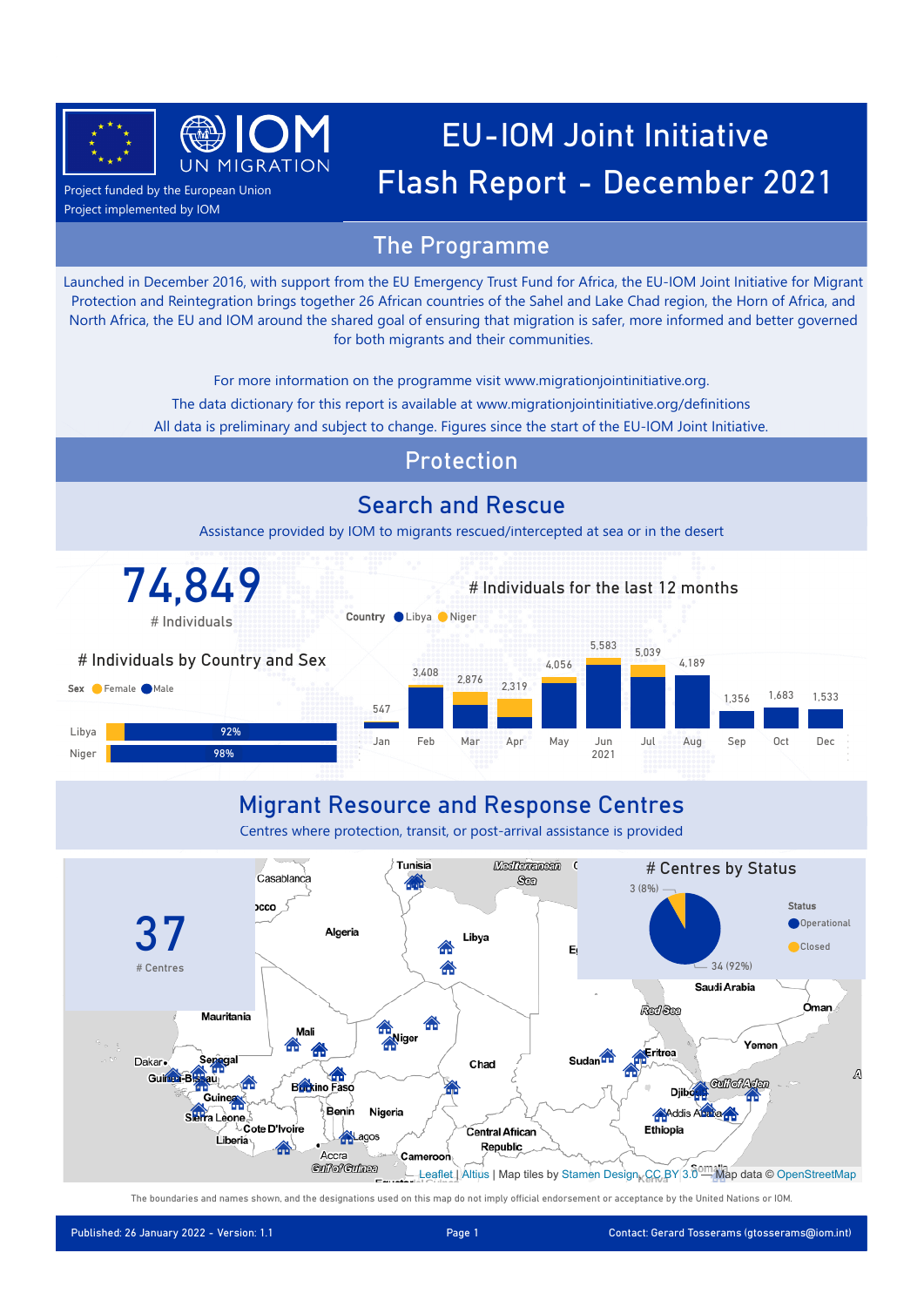

### EU-IOM Joint Initiative  $\frac{1}{P_{\text{Project funded by the European Union}}}$  UN MIGRATION **Flash Report - December 2021**

Project implemented by IOM

#### Voluntary Return Assistance

Assistance provided to migrants to return from a host country to their countries of origin

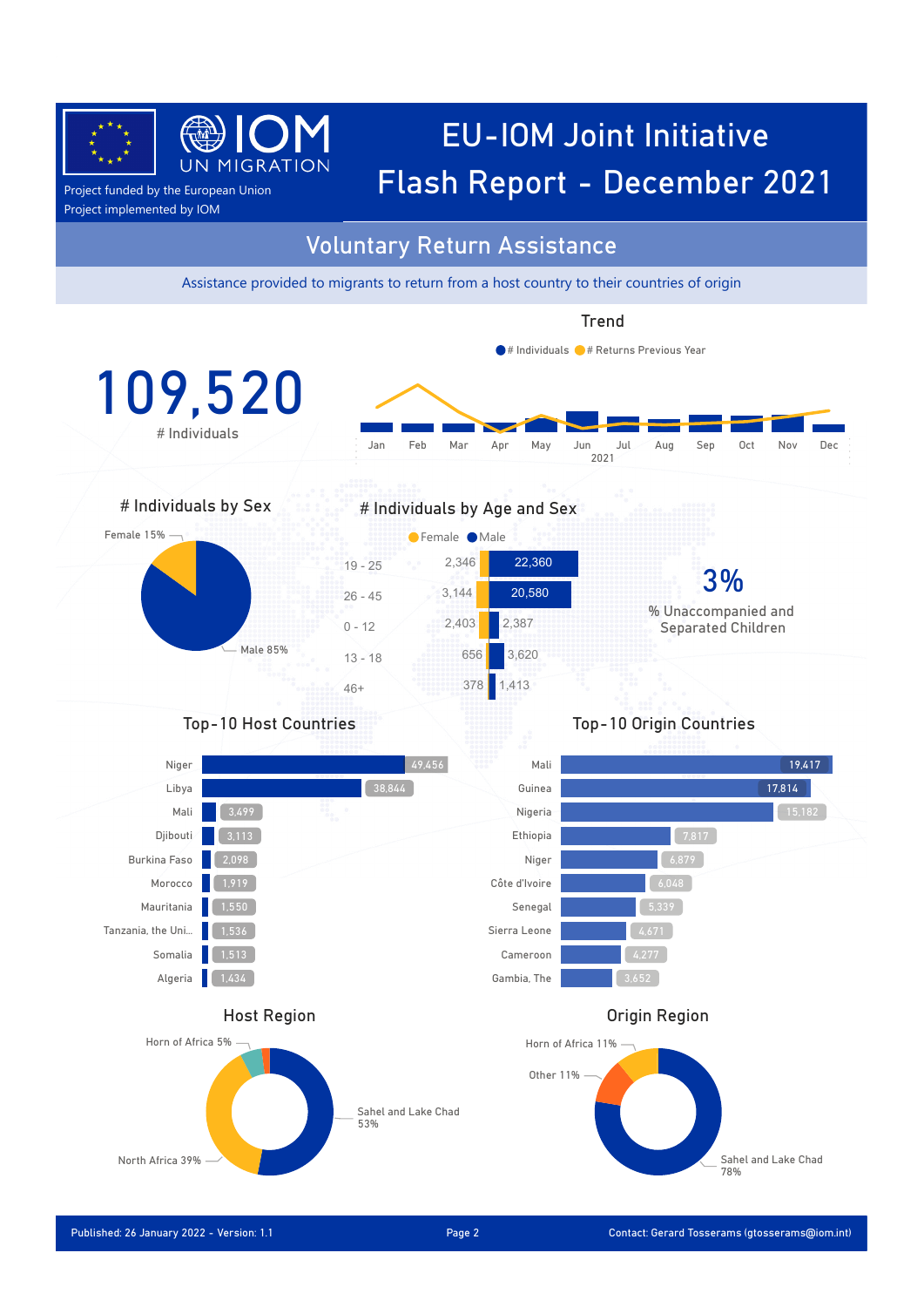

# EU-IOM Joint Initiative  $\frac{1}{P_{\text{Project funded by the European Union}}}$  UN MIGRATION **Flash Report - December 2021**

Project implemented by IOM

#### Reintegration Assistance

Reintegration is a multidimensional process enabling individuals to re-establish the economic, social and psychosocial relationships needed to maintain life, livelihood and dignity and achieve inclusion in civic life

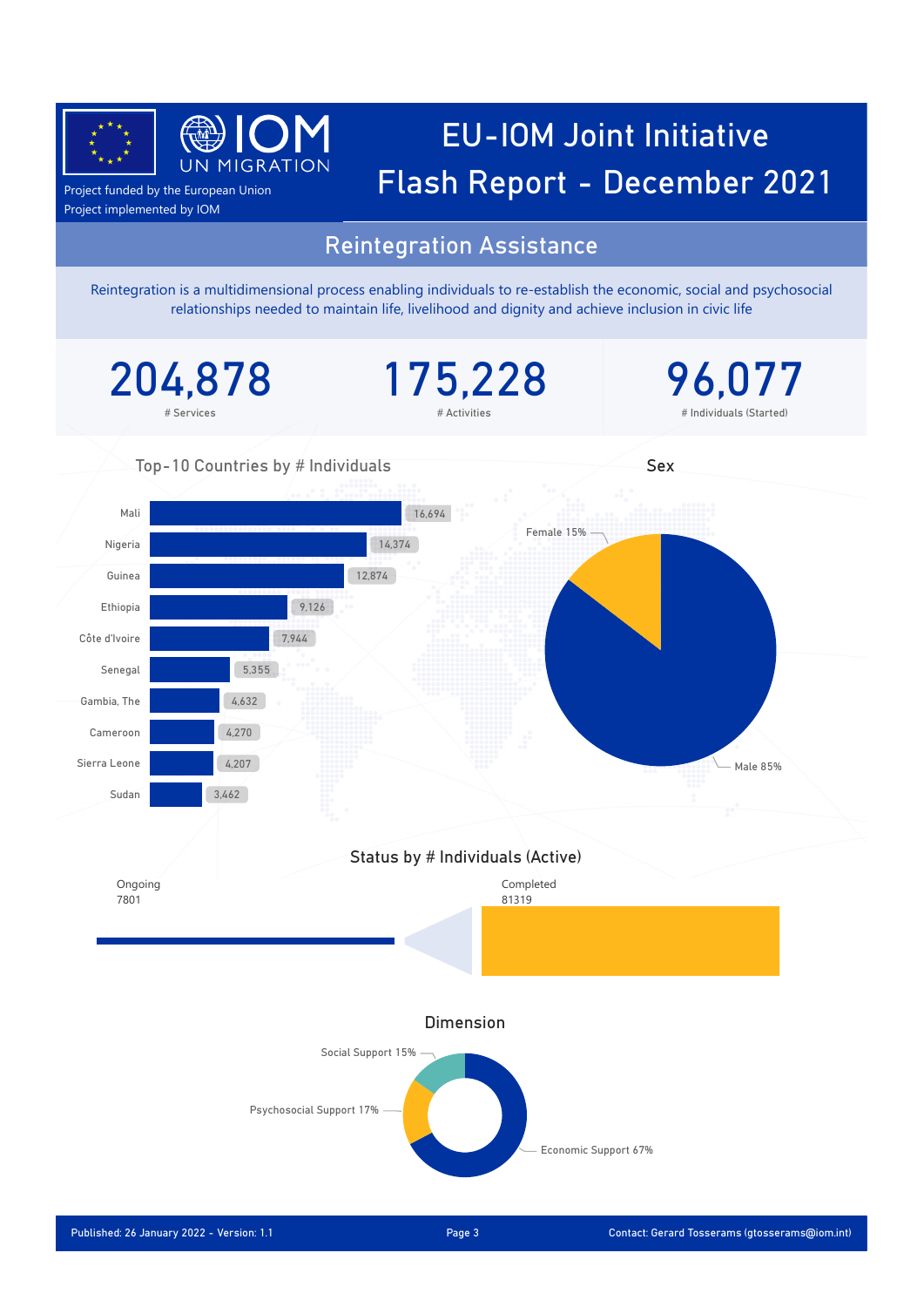

### EU-IOM Joint Initiative **Lack Accord Sect funded by the European Union** Flash Report - December 2021

Project implemented by IOM

#### Direct Assistance

Direct Assistance is provided as protection assistance in Libya, and transit or post-arrival assistance in other countries. Assistance can include medical and psychosocial support at individual and family levels, accommodation, family tracing, and legal information.



#### Information and Awareness Raising

Provide information about the risks of irregular migration and regular migration options to promote social cohesion between return…

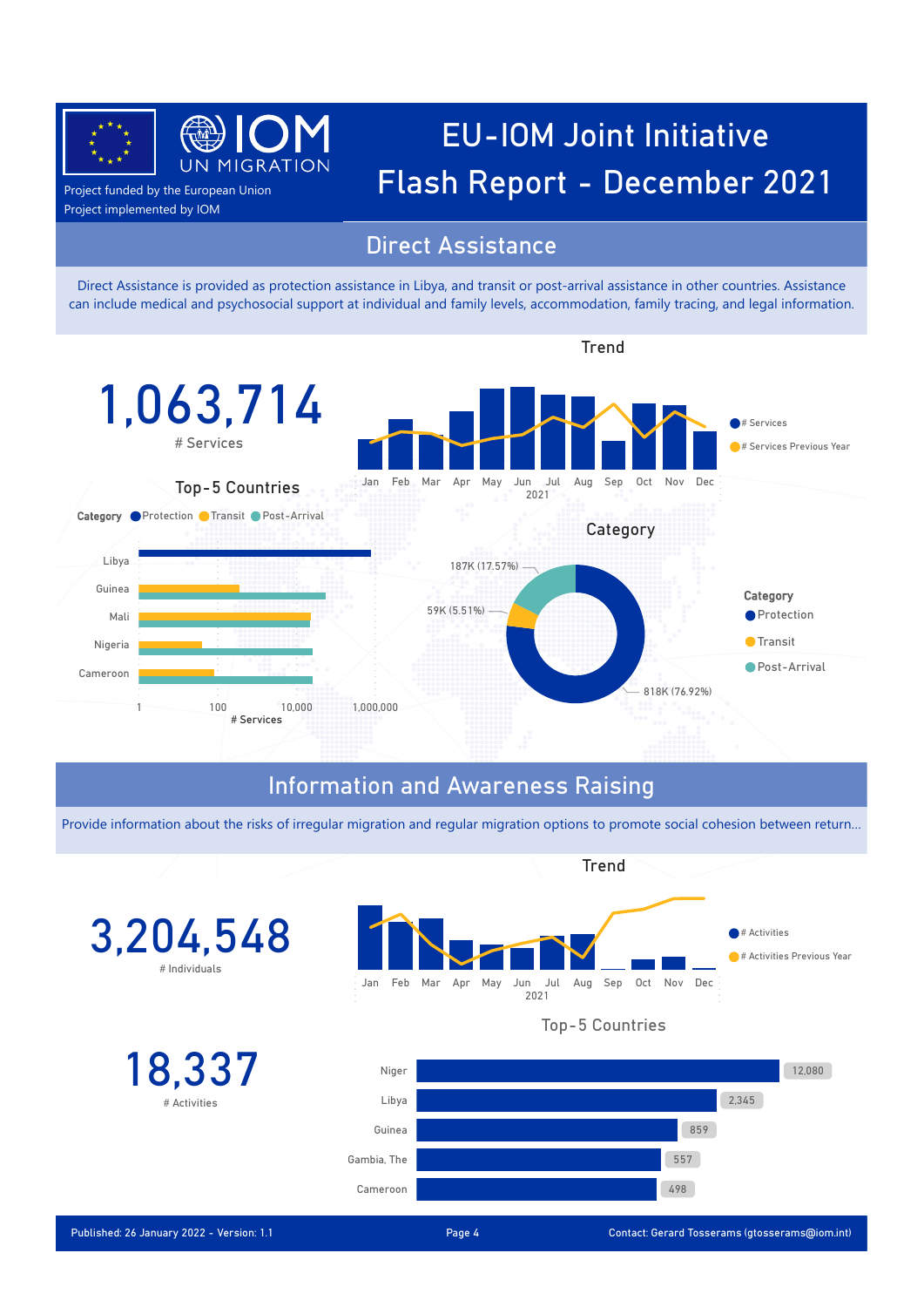

# EU-IOM Joint Initiative  $\frac{1}{P_{\text{Project funded by the European Union}}}$  UN MIGRATION **Flash Report - December 2021**

Project implemented by IOM

#### Data Collection and Analysis

Ensure evidence-based policy and programming by collecting and analysing data on migrant movements and profiles along the main migration routes in Africa.



Top-5 Countries

The boundaries and names shown, and the designations used on this map do not imply official endorsement or acceptance by the United Nations or IOM.

### Capacity Building Community Stabilisation

Building ownership and investing in state and non-state actors strengthening migration governance

> 235 # Activities

Local/regional activities to improve livelihood opportunities for local youth, promoting regular work and improve infrastructures

#### 193K # Individuals

820

# Activities

Published: 26 January 2022 - Version: 1.1 Contact: Gerard Tosserams (gtosserams@iom.int)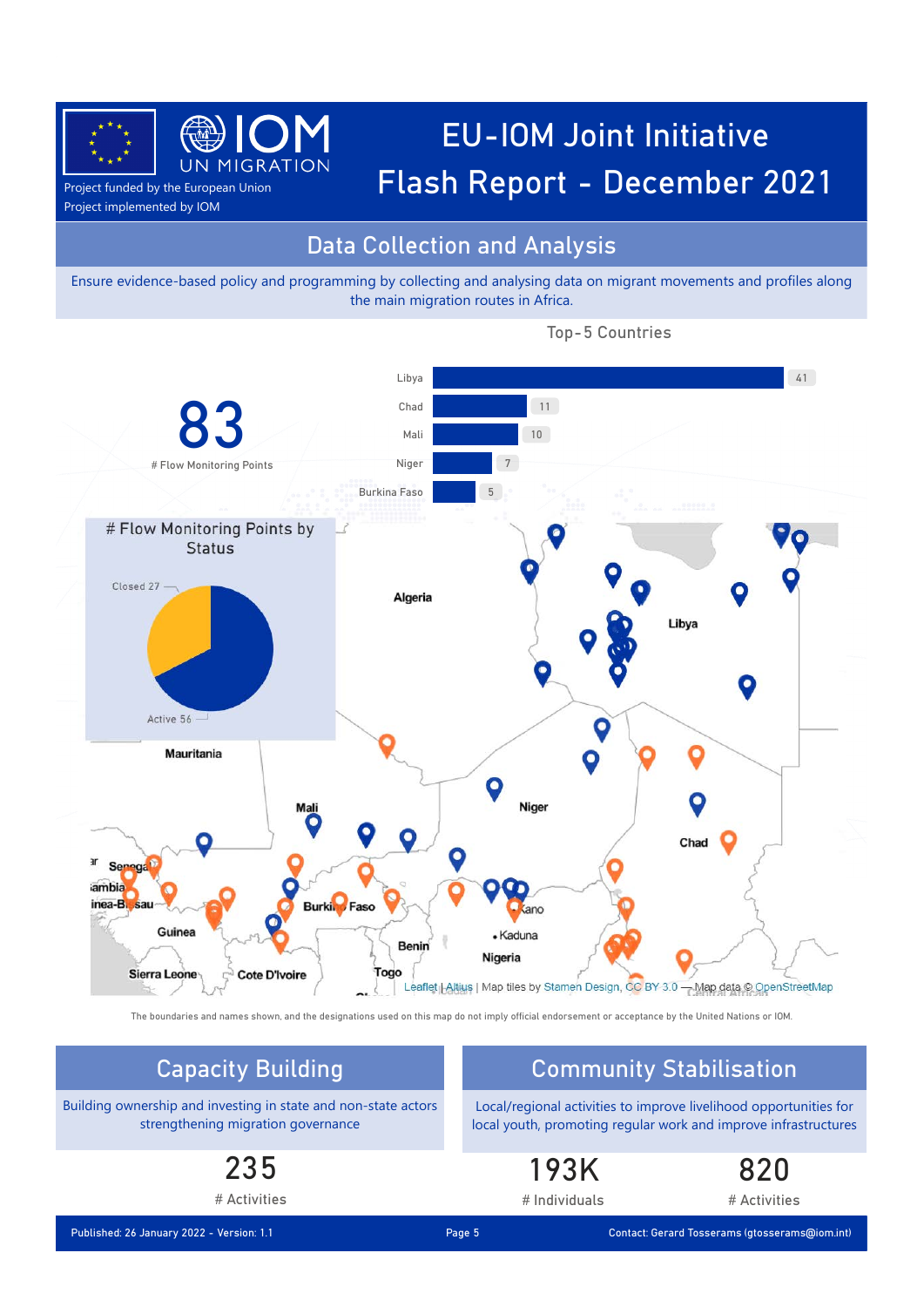![](_page_5_Picture_0.jpeg)

Project funded by the European Union Project implemented by IOM

#### Sahel and Lake Chad Region

This section presents results under the EU-IOM Joint Initiative for Migrant Protection and Reintegration in the Sahel and Lake Chad. Countries covered in this region are Burkina Faso, Cameroon, Chad, Côte d'Ivoire, the Gambia, Ghana, Guinea, Guinea Bissau, Mali, Mauritania, Niger, Nigeria and Senegal.

![](_page_5_Figure_5.jpeg)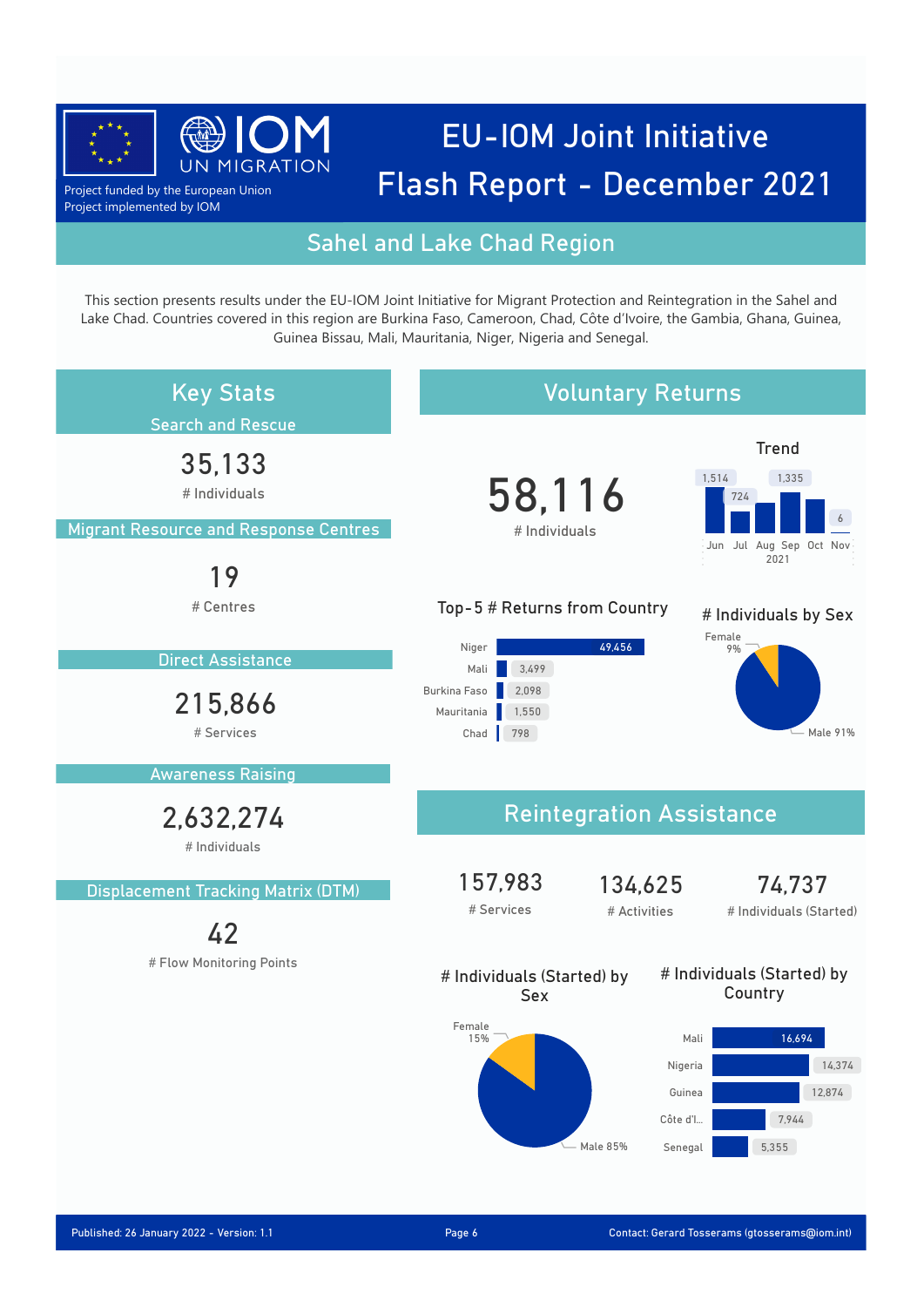![](_page_6_Picture_0.jpeg)

Project funded by the European Union Project implemented by IOM

#### Horn of Africa Region

This section presents results under the EU-IOM Joint Initiative for Migrant Protection and Reintegration in the Horn of Africa. Core countries in this region are Djibouti, Ethiopia, Somalia, and Sudan. Further countries covered under the Joint Initiative in the Horn of Africa are Eritrea, Kenya, Uganda, and South Sudan as well as Malawi, Mozambique, Tanzania and Zambia on the Southern migration route.

![](_page_6_Figure_5.jpeg)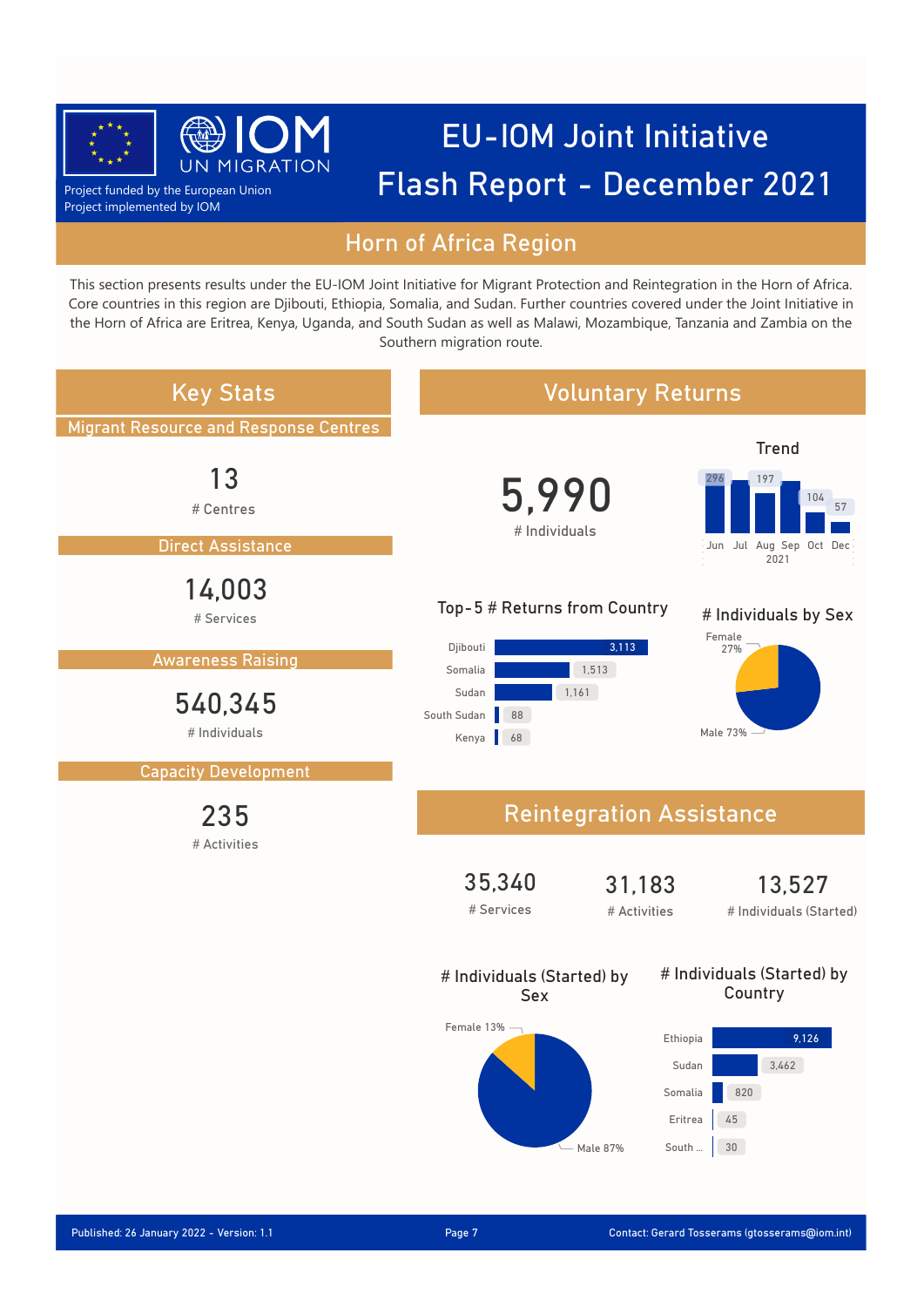![](_page_7_Picture_0.jpeg)

Project funded by the European Union Project implemented by IOM

#### North Africa Region

This section presents results under the EU-IOM Joint Initiative for Migrant Protection and Reintegration in North Africa. Countries covered in this region are Algeria, Egypt, Libya, Morocco and Tunisia.

![](_page_7_Figure_5.jpeg)